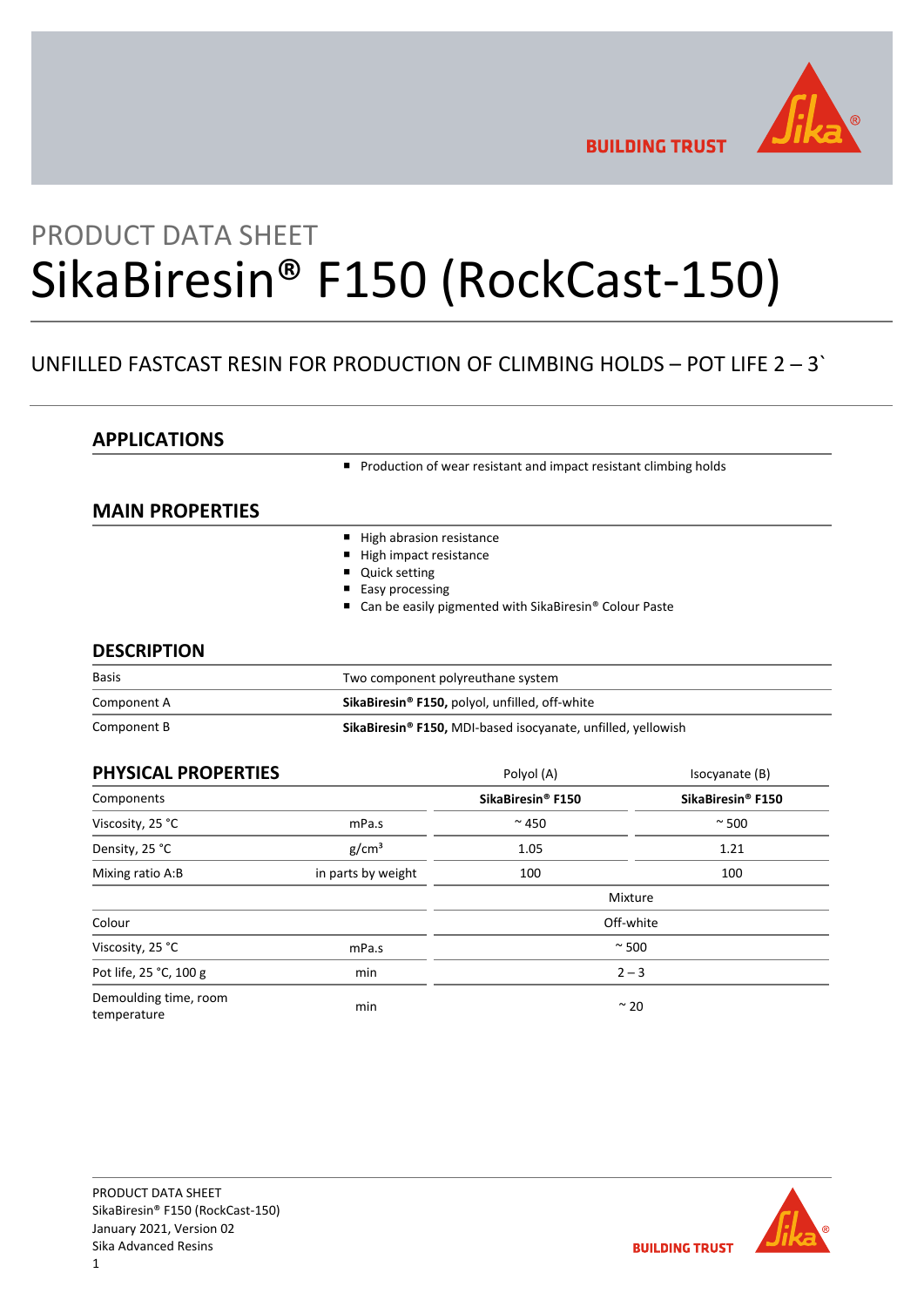# **MECHANICAL PROPERTIES**

approx. values; values after post curing 16 h / 70 °C

| Density, 23 °C          | ISO 2781       | g/cm <sup>3</sup> | 1.18  |
|-------------------------|----------------|-------------------|-------|
| Shore hardness          | <b>ISO 868</b> |                   | D 80  |
| <b>Flexural modulus</b> | <b>ISO 178</b> | <b>MPa</b>        | 1,700 |
| Flexural strength       | <b>ISO 178</b> | <b>MPa</b>        | 65    |
| Elongation at break     | <b>ISO 527</b> | %                 | 50    |
| Tensile modulus         | <b>ISO 527</b> | <b>MPa</b>        | 1,550 |
| Tensile strength        | <b>ISO 527</b> | <b>MPa</b>        | 40    |
| Impact resistance       | <b>ISO 179</b> | kJ/m <sup>2</sup> | 70    |
| Abrasion resistance     | ISO 4649       | mm <sup>3</sup>   | 375   |

# **THERMAL AND SPECIFIC PROPERTIES**

| approx. values; values after post curing 16 h / 70 °C |           |  |    |  |
|-------------------------------------------------------|-----------|--|----|--|
| Glass transition temperature                          | ISO 11359 |  | 75 |  |
|                                                       |           |  |    |  |

# **PACKAGING UNITS**

- Polyol (A), **SikaBiresin<sup>®</sup> F150**
- Isocyanate (B), SikaBiresin<sup>®</sup> F150

# **PROCESSING DATA**

■ The material, processing and mould temperature should be at least 18 - 25 °C.

200 kg / 20 kg 225 kg / 20 kg

- Pay attention to dry conditions and dry mould surfaces while processing.
- If mould surface is porous it must be sealed prior applying release agent
- Silicone elastomer ESSIL 222 is recommended as mold to cast SikaBiresin® F150.
- If using other molds than silicones recommended release agents are wax based. For more information and recommendation see Product Data Sheets of Sika release agents or contact local technical assistance.
- To pigment in various colors SikaBiresin® Colour Paste are highly effective and please refer to their specific Product Data Sheet for proper handling.
- Both components must be shaken or stirred well before use.
- Both components have to be mixed thoroughly with a spatula or low-rpm stirrer according to mixing ratio and poured immediately into the mould starting from the deepest point.
- Further post curing of the demoulded part can improve the final mechanical properties.
- Depending on the geometry and weight of the part, it is recommended to use a conformer while post curing.
- For cleaning the final part from release agent residues, we recommend Sika® Reinigungsmittel-5. Before use of other cleaners, compatibility must be tested.

# **STORAGE CONDITIONS**

| Shelf life          | ■ Polyol (A), SikaBiresin® F150<br>12 months                                                                                                                                                                                                                |                                                                                                                                                   |  |
|---------------------|-------------------------------------------------------------------------------------------------------------------------------------------------------------------------------------------------------------------------------------------------------------|---------------------------------------------------------------------------------------------------------------------------------------------------|--|
|                     | Isocyanate (B), SikaBiresin® F150<br>$\blacksquare$                                                                                                                                                                                                         | 9 months                                                                                                                                          |  |
| Storage temperature | ■ Polyol (A), SikaBiresin® F150                                                                                                                                                                                                                             | $15 - 25 °C$                                                                                                                                      |  |
|                     | ■ Isocyanate (B), SikaBiresin® F150                                                                                                                                                                                                                         | $15 - 25 °C$                                                                                                                                      |  |
| Crystallization     | ■ After prolonged storage at low temperature crystallization of Isocyanate (B) may<br>occur.<br>$\blacksquare$ This is easily removed by warming up for enough time to a maximum of 60 °C.<br>Allow to cool to requested processing temperature before use. |                                                                                                                                                   |  |
| Opened packagings   | ingress.                                                                                                                                                                                                                                                    | ■ Containers must be closed tightly immediately after use to prevent moisture<br>■ The residual material needs to be used up as soon as possible. |  |

PRODUCT DATA SHEET SikaBiresin® F150 (RockCast-150) January 2021, Version 02 Sika Advanced Resins

**BUILDING TRUST**